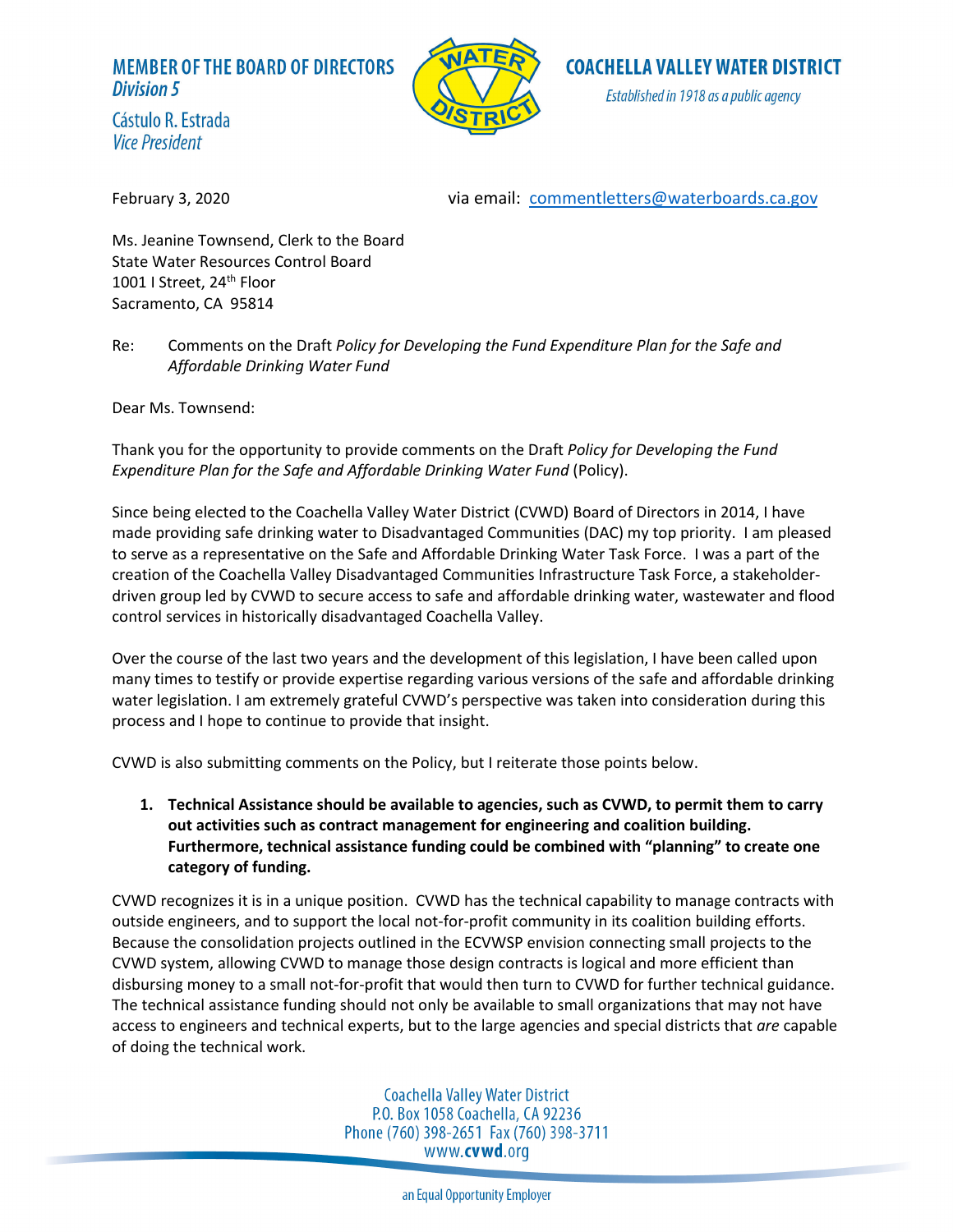Ms. Jeanine Townsend February 3, 2020 Page **2** of **6**

Technical assistance should be defined to include broader work categories for which an entity may apply. Alternatively, the planning and technical assistance funding could be combined into one category that would allow agencies like CVWD the flexibility to achieve the necessary tasks to realize successful project completion.

# **2. Funding should include money for coalition building and for community outreach and be granted to agencies focusing on consolidation, such as CVWD.**

One challenge CVWD faces when applying for additional funding for the consolidation projects in the ECVWSP is the lack of executed consolidation agreements. The ECVWSP is grouped into "projects;" each of which consolidates anywhere from two to more than 10 small water systems. In order to be deemed eligible for certain types of funding, the state has previously required executed consolidation agreements from the owners/operators of the small systems.

The Policy should permit planning or technical assistance funding to secure these consolidation agreements, *and* permit other elements of the project, like funding for additional design and environmental compliance, where necessary, to proceed.

During a meeting with staff from the Water Board on January 21, 2020 at CVWD, staff were encouraged to hear that the Water Board is considering waiving fully executed consolidation agreements as an eligibility requirement for some types of grants. A preliminary "letter of intent" should be sufficient to allow design and environmental compliance to proceed.

# **3. Grants for activities traditionally categorized as planning activities should not have a funding limit. Alternatively, the current limit of \$500,000 should be raised significantly.**

There currently exists a \$500,000 ceiling on planning grants issued by the Water Board. CVWD strongly recommends this limit be removed or raised significantly. As mentioned in Comment 2 above, the planning funding logically should also be used for coalition building. Hiring community contractors to secure consolidation commitments has the potential to use much of the funding that was meant to be used for initial design phases and early environmental compliance work. CVWD is also considering combining projects to achieve more expedient results and consolidations. However, combining projects will increase planning costs.

**4. CVWD strongly recommends the Water Board establish a schedule for the approval and disbursement of funds. If the Water Board fails to maintain the schedule, CVWD advocates for a "correction" in the form of a scoring advantage in future applications.** 

CVWD has experienced significant delays in receiving funding agreements for three projects in the eastern Coachella Valley serving disadvantaged community (DAC) areas. These delays have been caused by a variety of factors; the Water Board staff changed the source of funding on several occasions, which triggered the need for additional environmental compliance tasks and studies and for the funding agreements to require redrafting. These delays have set eventual project construction back by at least two years.

> Coachella Valley Water District P.O. Box 1058 Coachella, CA 92236 Phone (760) 398-2651 Fax (760) 398-3711 www.**cvwd**.org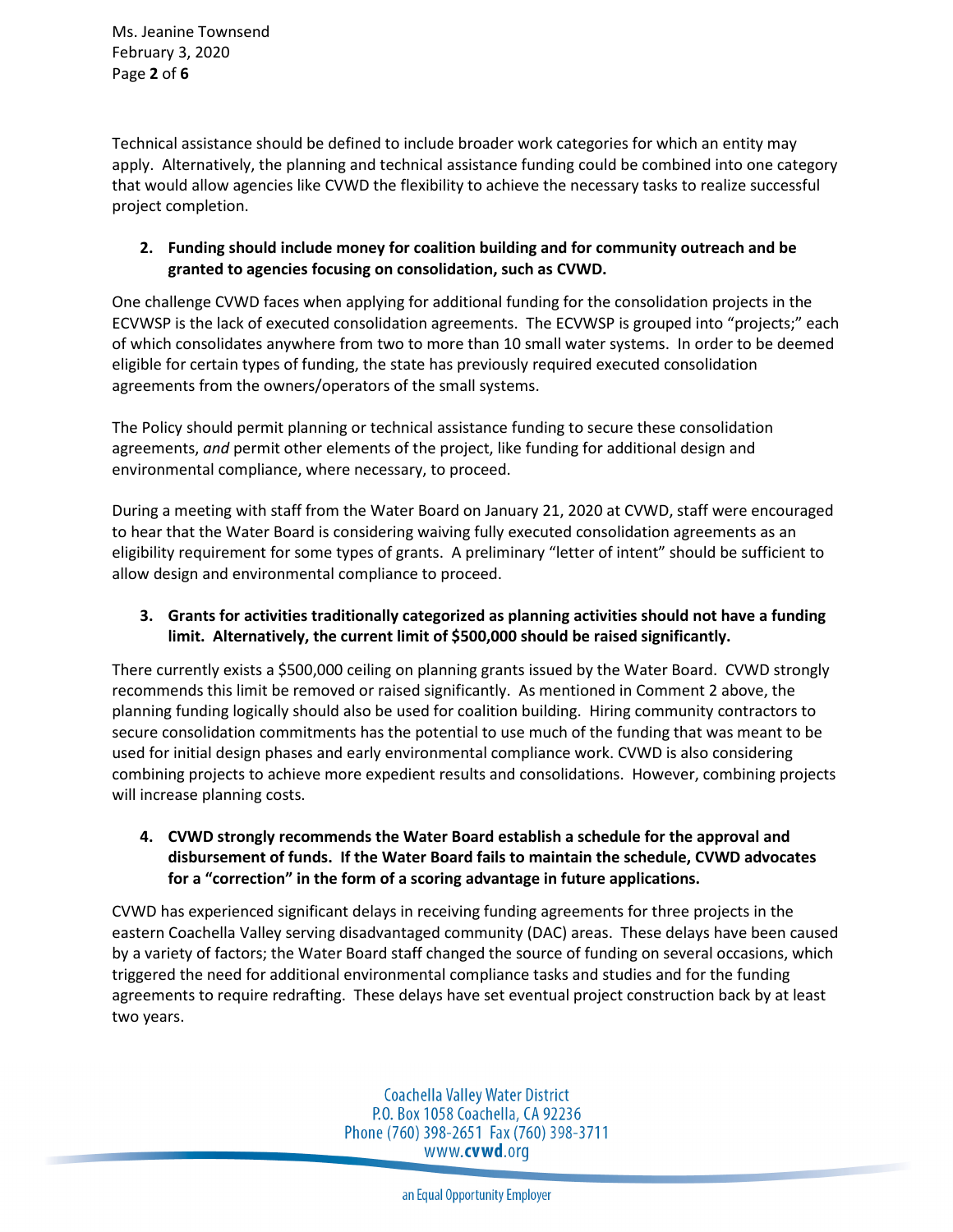Ms. Jeanine Townsend February 3, 2020 Page **3** of **6**

CVWD is strongly requesting the Water Board set a schedule and carry the burden of responsibility for committing to it.

CVWD encourages the Policy award additional points during the scoring process for subsequent applications submitted by an entity that has experienced a delay in receiving the completed funding agreement or actual funds from the Water Board. Some alternative penalty imposed on the Water Board would also achieve the same goal: creating an incentive for Water Board staff to work efficiently to ensure work is complete on the originally established schedule.

CVWD recommends the following language addition, as a second paragraph, to "Section X. Responsibilities of the Division of Drinking Water (DDW) and Division of Financial Assistance (DFA)" on current page 10:

The Deputy Director of the Division of Financial Assistance, or designee, shall establish a schedule for moving a grant from receipt through to final award. The schedule will include reasonable time for staff to conduct technical and legal reviews. In the event DFA fails to comply with the deadlines set by the schedule established by the Director of Financial Assistance, the grantee suffering the delay(s) shall be awarded a scoring advantage in the subsequent grant application it submits.

## **5. Once an application has been submitted and logged within the Water Board's system, application requirements should not be altered, unless required by statute.**

The delays CVWD has experienced in receiving executed funding agreements have been due to the Water Board's change in application requirements after final submittal of an application package. Further delays were also caused after an alternate funding source was identified, which required additional compliance activities.

While CVWD appreciates that federal funding sources trigger additional requirements, the Water Board's seemingly arbitrary decision to change application requirements after an applicant has completed all previously necessary steps is unacceptable. Once an application is complete it should be exempt from any future application changes, barring a statutory condition. The arbitrary amendment of application forms and requirements to comply with new forms delays project implementation and does not help the communities in need.

Language should be added to "Section X. Responsibilities of the Division of Drinking Water (DDW) and Division of Financial Assistance (DFA)" on current page 10 as follows:

Following the Division of Financial Assistance notifying an applicant of a complete application, additional application requirements will not be imposed, unless required by a change in law. Changes to funding sources should not be made so as not to invoke federal compliance requirements for an application that has not already completed such elements. This will ensure a smooth and timely process for the recipient and allow budgets and workloads to be properly allocated.

> **Coachella Valley Water District** P.O. Box 1058 Coachella, CA 92236 Phone (760) 398-2651 Fax (760) 398-3711 www.**cvwd**.org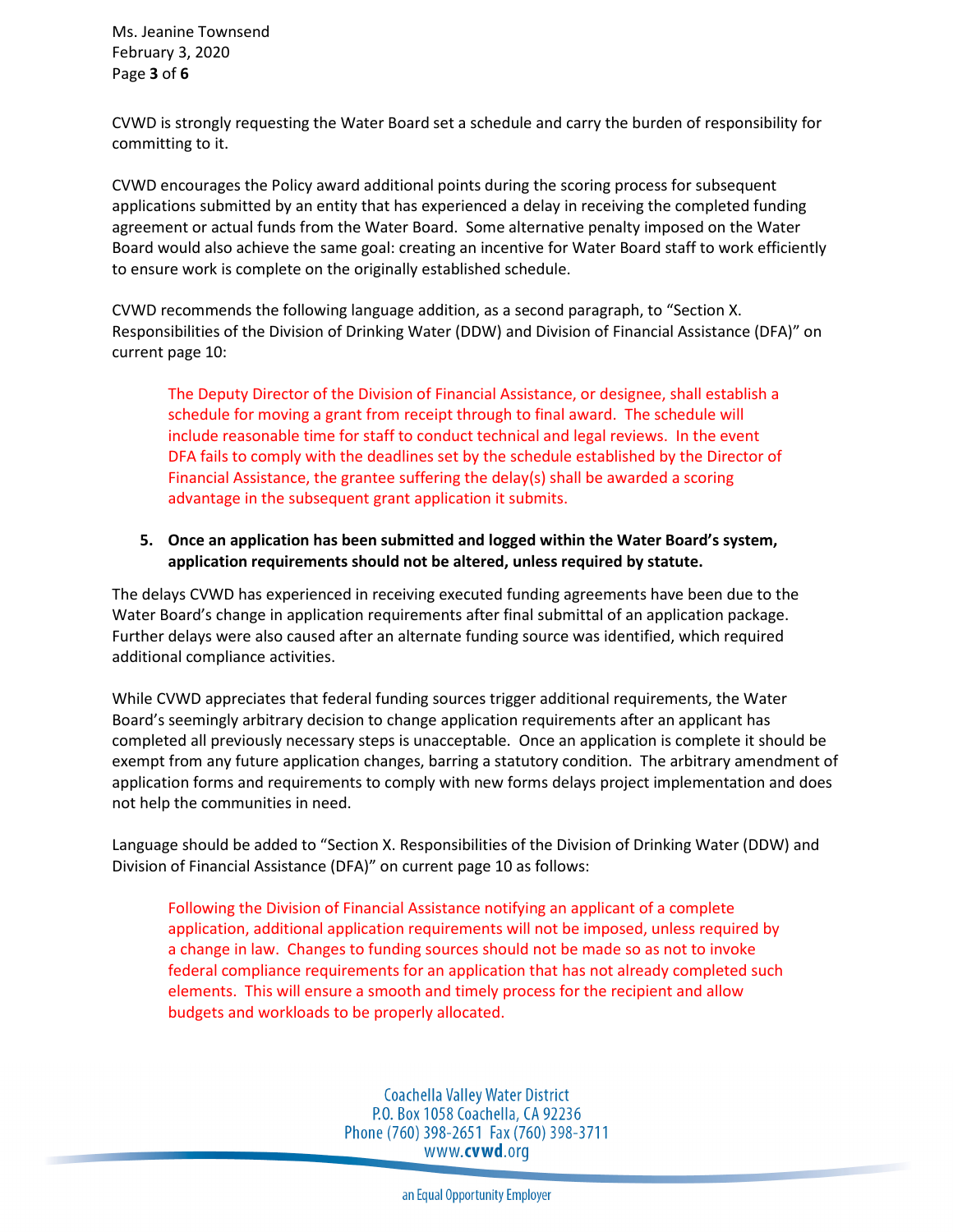**6. CVWD recommends adding text to "Section XI.F. The Safe and Affordable Drinking Water Fund Solution List" to clarify that grantees may apply for substantial funding to carry out multiple projects in a planned consolidation. The Policy should also clearly state that an agency/entity may have multiple active grant applications and/or funding agreements in place at the same time.** 

While a "belt and suspender" approach is not usually advised, a clarifying statement for guiding future Fund Expenditure Plans is prudent to ensure entities are not penalized for submitting multiple grant applications for multiple funding cycles. The Water Board should take steps in the Policy to ensure full funding of multiple phases of a project, and not inadvertently "penalize" applicants in an effort to avoid the optics of favoritism.

CVWD recommends the following language be added to the first paragraph in Subsection F on the current page 14:

A wide range of projects and activities are eligible for funding through the Fund. The fund expenditure plan will identify projects, activities and costs as well as ineligible costs. Entities or agencies that have completed prior planning phases for consolidation or other work that will lead to long-term, sustainable compliance may be eligible for substantial grant awards, which may be used to complete myriad phases of the consolidation in sequence. Additionally, agencies will be permitted to have more than one active funding agreement in place at a time and continue to be eligible for future grant awards.

#### **7. The Policy should clearly state there are no funding match requirements for applicants.**

Because of the limitations Proposition 218 places on water districts, if a funding match were to be required for any grants made through the Safe and Affordable Drinking Water Fund, entities would need to secure additional grant monies or loans. This requirement would be contrary to the purpose of the fund established in SB200 (2019). Historically, the Water Board has issued funding match waivers for projects that serve DACs and CVWD strongly recommends this practice continue and be explicitly stated in the Policy.

The following sentence should be added to "Section IX. Funding Terms and Conditions": "There are no requirements for matching funds to be eligible for grants through the Fund."

# **8. The Policy should clearly indicate on-site connection costs are eligible for funding.**

CVWD has received several grant awards from the Water Board to assist DACs and to consolidate with the main CVWD system. One of the issues CVWD faced was the possibility that small water systems would not be able to afford the on-site connection costs associated with moving the water supply from the system main to the individual dwelling units. The Water Board has funded these costs, and worked with CVWD and its consultant to expand the project scope on several construction projects to bring the costs per connection down significantly. CVWD strongly recommends the Policy include this type of work as eligible to receive money from the Fund and include a statutory citation (CVWD believes Health

> Coachella Valley Water District P.O. Box 1058 Coachella, CA 92236 Phone (760) 398-2651 Fax (760) 398-3711 www.**cvwd**.org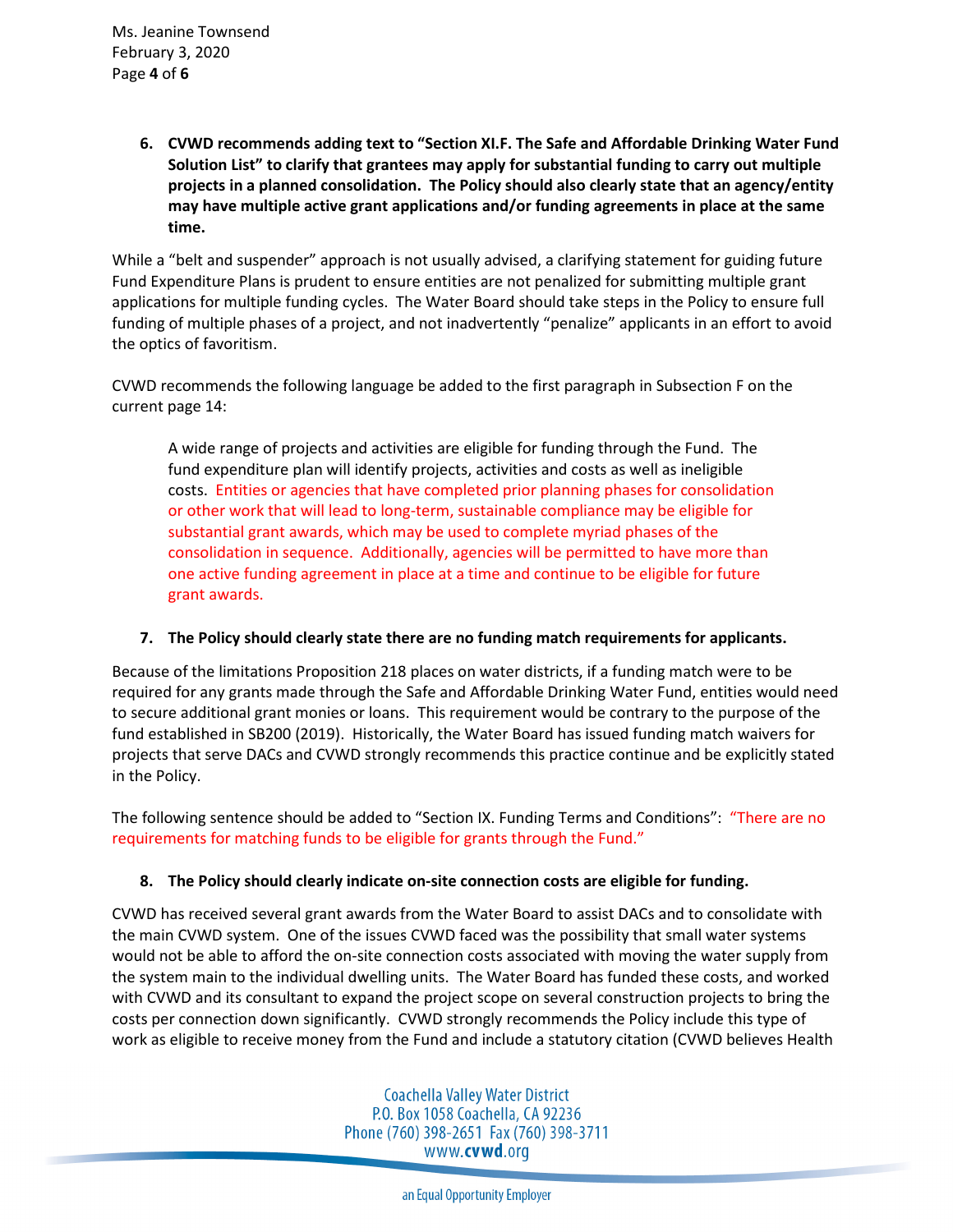Ms. Jeanine Townsend February 3, 2020 Page **5** of **6**

& Safety Code §116766(a)(5) provides sufficient breadth). This item should be added to the list of possible funding purposes in the third paragraph on page 2.

The Fund may be used for various types of assistance for disadvantaged communities, voluntary participants, and Public Water Systems (PWS) with demonstrated failure or risk of failure, including but not limited to projects that: … (5) consolidate systems, including the costs associated with on-site connections; and (6) fund operation and maintenance for disadvantaged and low-income communities.

# **9. CVWD recommends the inclusion of the required prioritization for the funding expenditure plan.**

Health and Safety Code 116769(c) provides the required prioritization for the Fund expenditure plan, which is critical information as drinking water needs are identified and funding is then to be administered and prioritized. On Pages 10-11 in the Policy under "XI. Fund Expenditure Plan Development," a new Section B should include the following:

## B. Fund Expenditure Plan Priorities

In addition to building on the drinking water needs assessment, consistent with Health and Safety Code 116769(b), the fund expenditure plan must prioritize funding for all of the following:

(1) Assisting disadvantaged communities served by a public water system, and lowincome households served by a state small water system or a domestic well. (2) The consolidation or extension of service, when feasible, and administrative and managerial contracts or grants entered into for Administrators [pursuant to Section 116686] where applicable.

(3) Funding costs other than those related to capital construction costs, except for capital construction costs associated with consolidation and service extension to reduce the ongoing unit cost of service and to increase sustainability of drinking water infrastructure and service delivery.

This addition provides the clear statutory prioritization of the fund expenditure plan for further development. The current Section B and all other subsequent sections under XI. Fund Expenditure Plan Development should be re-numbered (e.g. the next section would be C. Drinking Water Needs Analysis).

## **10. "Section II: Purpose and Objective" should be reorganized so that the purpose of the Policy is first and the purpose of the SAFER program follows.**

This organizational change is recommended because the purpose of the document being discussed should come prior to describing other items the Policy implements. CVWD recommends moving the fourth paragraph up to be the first paragraph in the section and re-drafting the first sentence to reference SB200 (Monning 2019).

> Coachella Valley Water District P.O. Box 1058 Coachella, CA 92236 Phone (760) 398-2651 Fax (760) 398-3711 www.**cvwd**.org